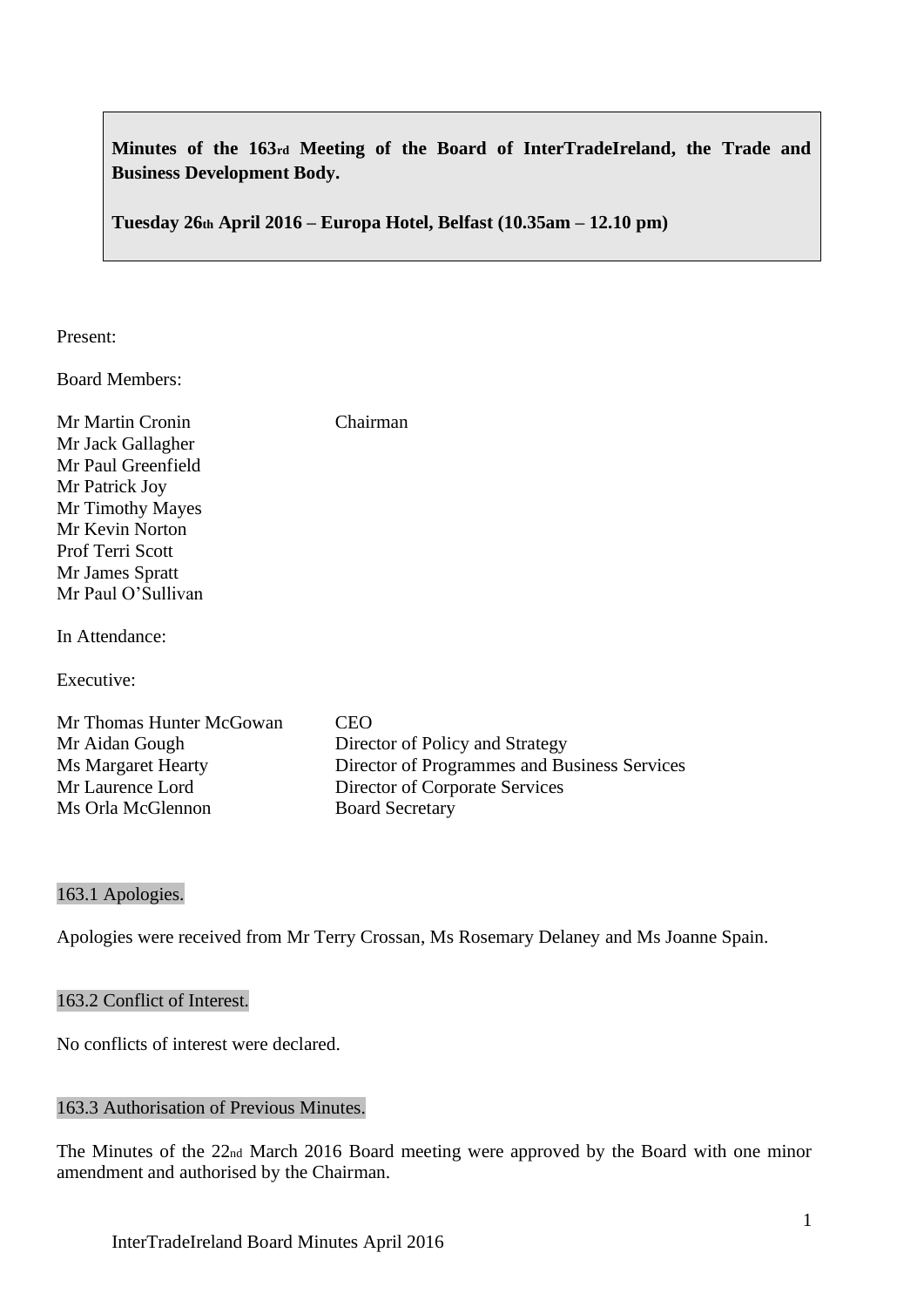### 163.4 CEO Report

Mr Hunter McGowan presented his CEO report. He advised of a positive meeting with Invest NI, IDA, Enterprise Ireland and Science Foundation Ireland to examine how the opportunities identified in the "*Mapping the Potential of all-island sectoral oral ecosystems*" report can be realised. A number of propositions were developed and it was agreed to initially focus on the Pharmaceutical Sector. It was agreed that the sector specialists from each of the agencies would attend the next meeting which will be hosted by the IDA.

Following meetings between InterTradeIreland Senior Leadership Team and the CEO's of the new 'super' councils in Northern Ireland, a more extensive round of discussions have taken place with the economic development teams from a number of the councils. The purpose of these meetings is to explore practical measures that will ensure closer co-operation and minimise duplication in the delivery of supports to SME's pursuing cross-border opportunities.

The Chairman thanked Mr Hunter McGowan for his report.

### 163.5 Board Sub Committee/Steering Committee Reports

### *Innovation Sub Committee Report*

Mr Norton reported from the Innovation Sub Committee meeting held on 22<sub>nd</sub> March 2016. He advised that 6 Fusion applications were approved and 2 proposals were rejected.

Mr Norton informed the Board that the Innovation Sub Committee had met without the Executive immediately prior to the Board meeting and they discussed proposed improvements to the Fusion approval process. Prof Scott advised that she would discuss the matter with Ms Hearty, Director of Programmes and Business Services. The Sub Committee agreed that a Fusion progress report would be circulated to the Board on a quarterly basis.

The Board noted the decisions of the Sub Committee and the Chairman thanked Mr Norton for his report.

### *Trade Sub Committee Report*

Mr Joy reported back from the Trade Sub Committee meeting held on 22nd March 2016. The Committee considered 12 Acumen applications and approved 5 projects, 2 projects were rejected and 5 projects were deferred for further information.

The Chairman thanked Mr Joy for his update.

### 163.6 For Consideration, Discussion, Decision &/or Approval

### *Operations Directorate Progress and Activity Report*

Ms Hearty presented the Operations Directorate Progress and Activity Report. She advised that performance for Quarter 1 is on track with all programmes and budgets on targets. Outreach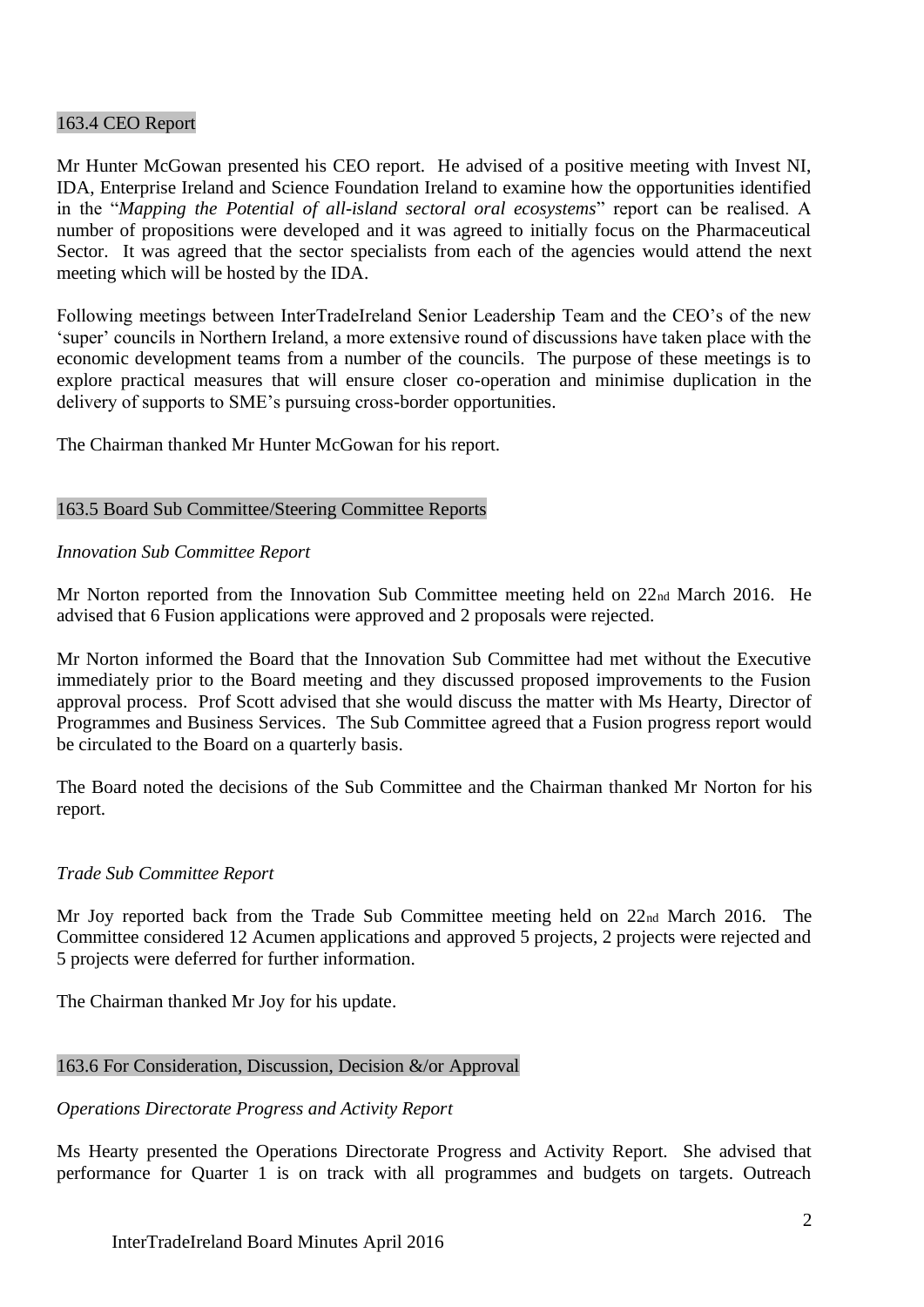activities continue with a series of joint export workshops in partnership with Invest NI commencing on 27th April in the InterTradeIreland offices.

Ms Hearty advised that a meeting took place with the Managing Agent for the Acumen programme to consider targeting of the companies most appropriate to the programme.

The Halo Business Angel Network (HBAN) reported 14 deals amounting to  $\epsilon$ 1.9m with a further  $€14m$  leveraged up until 31.3.16 compared with 9 deals for the same period in 2015. Ms Hearty advised that the target of 54 deals for 2016 was likely to be met.

Ms Hearty advised that an independent evaluation of phases 2 and 3 of the Elevate programme is underway and the results will be presented at a future Board meeting.

The Chairman thanked Ms Hearty for her report.

# *Governance and Financial Matters*

Mr Lord presented the Governance and Financial Matters report. He advised that fieldwork for the 2014 external audit is nearing completion, with no major audit issues identified to date.

Mr Lord referred to the Draft Risk Appetite paper included in the Board papers. He highlighted the policy requirement for the Board to formally set a Risk Appetite for the Body. The Policy calls for a risk appetite to be stipulated for the 4 risk categories:

- Reputational
- Operational
- Financial
- Compliance or Legal

Mr Mayes recommended the draft Risk Appetite to the Board and commended Mr Lord for his work in this area. The Board discussed and approved the draft Risk Appetite.

Mr Lord informed the Board that the Body's financial procedures stipulate that "*At least one Board Member should be invited onto the Assessment Panel where the tenders being evaluated exceed £20,000 (excluding VAT)".* The Northern Ireland Procurement Guidance specifies that parties on such panels are obliged to have been appropriately trained in the assessment methodology for public sector tenders. Any Board members who may wish to sit on such panels were invited to contact Mr Lord to arrange for their training.

The Board considered the Management Accounts presented as an element of the Governance and Financial report, noted the level of future contractual commitments of the Body and advised that this be kept under review.

Board members were advised that the 2016 Business Plan is expected to be ratified by the NSMC in June.

The Chairman thanked Mr Lord for his report.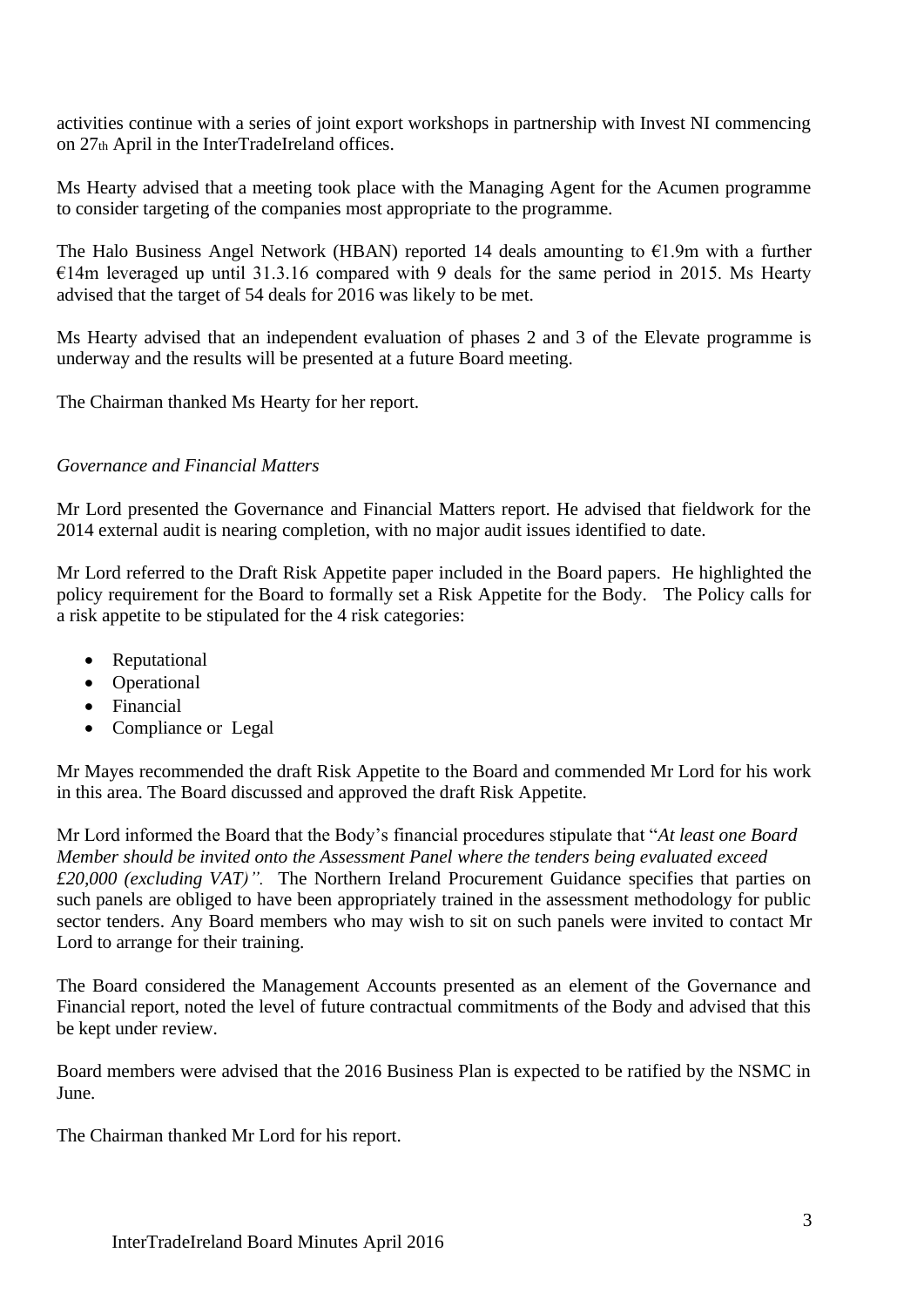## *Variations to Letters of Offer and Letters of Appointment*

Mr Lord reported that the current contract for the provision of creative design, marketing, advertising, print and related services is due to expire on 31st May 2016. At the March Board meeting, a competition for a new contract was approved; however the procurement exercise is unlikely to be completed until late July 2016. Consequently, Board approval was sought to extend the current contract for the period 1st June 2016 to 31st July 2016 to ensure continuity in service provision. The Board discussed and approved this extension.

Ms Hearty advised that due to demand, permission was sought to extend the Funding for Growth Equity Advisory Service by 42 days over three years to enable demand for the programme to be met. She advised that the terms and conditions applying to the extension will be as for the current contract. The Board discussed and approved the extension as requested.

### *Communications Update*

Mr Lord presented the Communications and Marketing Performance Report. He reported on the significant PR activity around the launch of the 2016 Seedcorn launch. Mr Lord advised that the Communications team launched a new improved version of the Cross-Border trade statistics portal with refreshed graphics and a more user friendly interface.

The Communications Plan for 2016 calls for innovative ideas to help promote InterTradeIreland's supports to SMEs across the island. Recently, the Body has advertised on the Cross-Border Aircoach buses from Belfast to Dublin with 3 different messages with the aim of increasing brand awareness. Mr Lord advised that this had drawn positive comment from several sources.

The Board noted the Communications and Marketing report and the Chairman thanked Mr Lord for his update.

### *All Island Innovation Programme 2016*

Dr McGahon joined the Board meeting for this agenda item.

Mr Gough informed the Board that the InterTradeIreland All Island Innovation Programme (AIIP) has been running for 8 years in partnership with Queens University Belfast, University College Dublin, National University of Ireland Galway and University College Cork. The most valued aspect of the programme has been the opportunity for SMEs and microenterprises to engage with the invited International or European experts through attendance at innovation master events. The programme was reconfigured in 2015 to take account of reductions in budget. Last year, the programme delivered benefits to almost 600 attendees, of which 49% came from industry. Mr Gough informed the Board that the programme for 2016 builds upon the structure piloted in 2015 and includes 2 extra innovation master events and 2 specialised seminars. The programme for 2016 will include a total of 12 Innovation Master events and 6 specialised seminars.

Dr McGahon highlighted the benefits of the programme including:

- SME direct engagement with international innovation experts;
- Practical tool kits to help SMEs grow and develop their businesses;